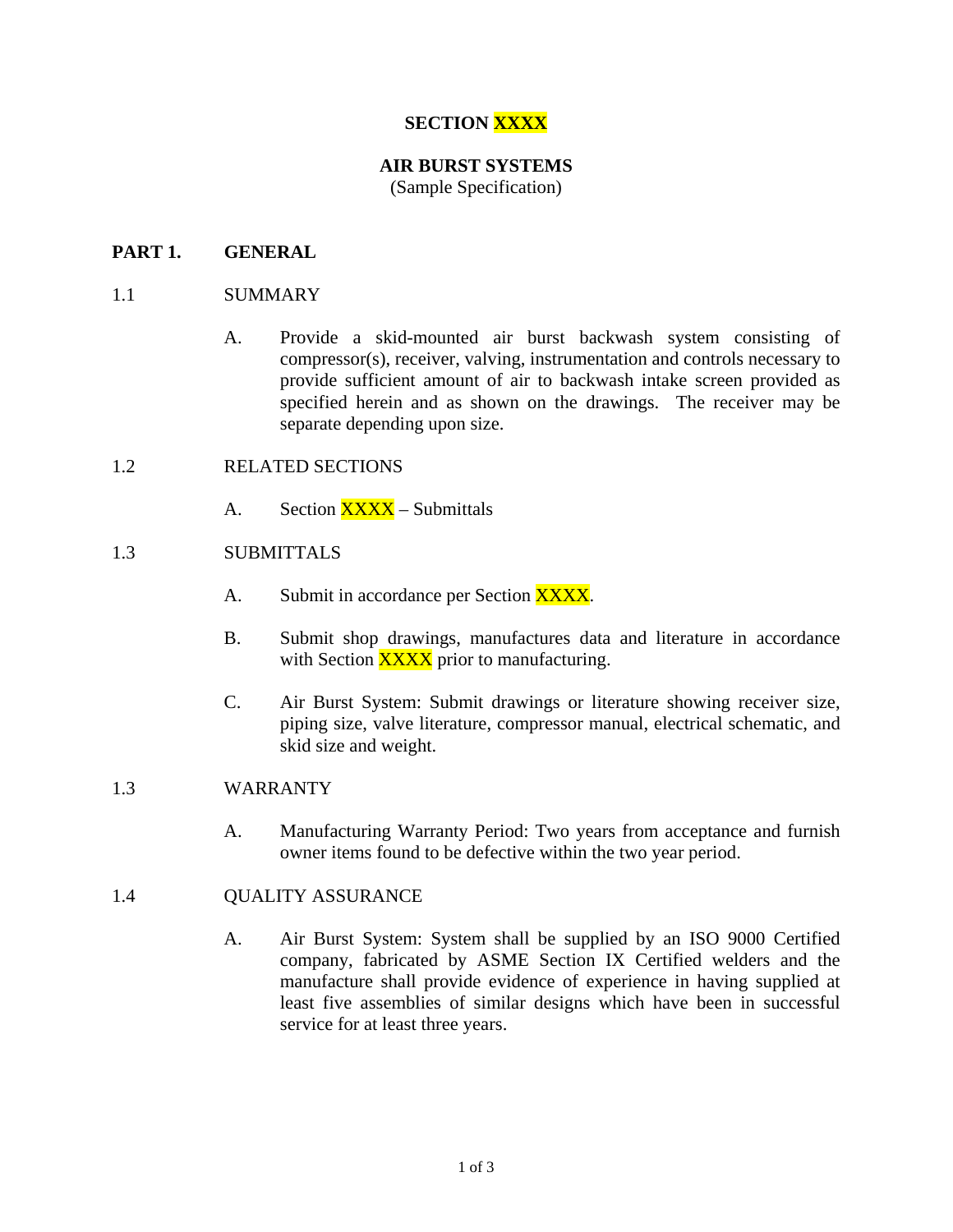## **PART 2. PRODUCTS**

#### 2.1 AIR BURST SYSTEM

- A. Manufacture: Hendrick Screen Company, P.O. Box 22075, Owensboro, Kentucky 42304-2075, (270) 685-5138, fax (270) 685-1729.
- B. Compressor: A Ingersoll-Rand Type T-30 compressor with sufficient capacity to recharge receiver vessel to operating pressure of 150 psig within 60 minutes shall be provided. A two-year warranty shall be provided on compressor parts. Compressor shall be equipped with a low oil level switch. The compressor shall operate at 460V, 3 Phase, 60 Hz. The compressor shall deliver  $\overline{XXX}$  CFM free air at 175 psig at ambient inlet conditions
- C. Receiver: An ASME code 150 psi horizontal/vertical air receiver shall be provided. The receiver shall be provided with pressure gauge, safety valve, and automatic drain assembly. The receiver shall be sized to hold 2 to 3 screen volumes of air. The receiver capacity shall be  $\overline{XXX}$  gallons, based on an airburst piping length to the screen of  $\overline{XXX}$  ft. max. The receiver outlet shall be nominally  $\bar{X}$  inches in diameter.
- D. Controls: A NEMA 4 control panel shall be provided and pre-wired. Manual controls shall provide push button operation of backwash of each screen(s). A step down transformer shall be provided to furnish 110V control power. A quick safety disconnect shall be provided in a NEMA 12 enclosure to terminate power to the compressor(s) and controls. For automatic operation, a timer and/or a PLC shall be provided to control the sequence of operation. A low oil annunciator on the control panel shall be provided. The control panel shall have an auto/off/manual selection switch. A 30-second delay is suggested between initiating backwash command and actually opening backwash valve. Provisions shall be provided for actuating alarms during this 30-second grace period. Alarms shall be provided by others. The system shall be designed to accept one electrical service hook-up. Motor starter(s) with overcurrent and overload protection shall be provided.
- E. Operation: System shall operate in manual or automatic mode. In manual mode, the backwash will be initiated by pushing an activation button, which will open a control valve after a 30-second delay, provided the system is powered up and the receiver is fully pressurized. Once the receiver pressure drops below a preset value, a pressure switch initiates the starting of the compressor(s), which repressurize the receiver. When the receiver reaches the preset pressure, the compressor shuts off automatically. When multiple compressors are used, they are alternately